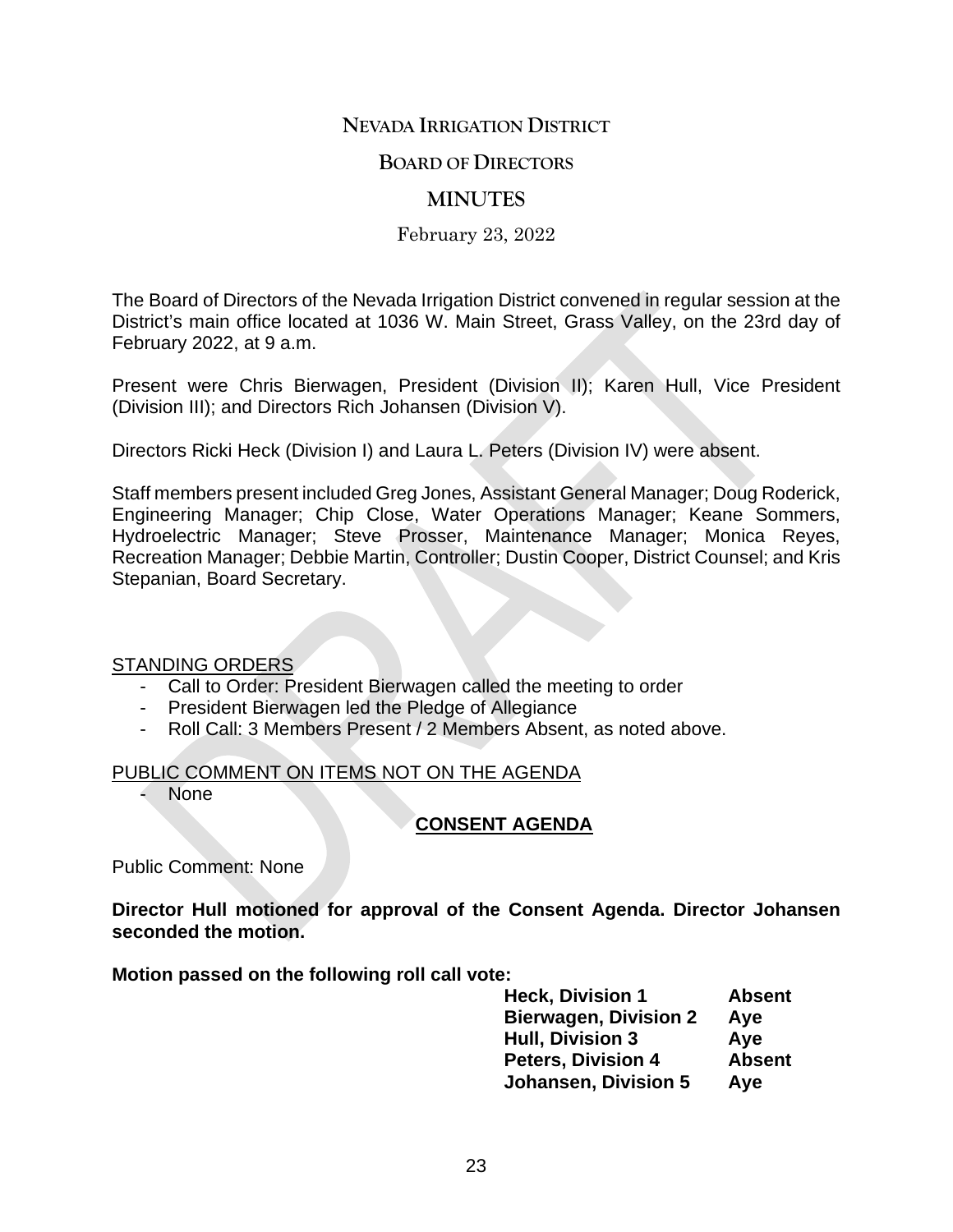The following Consent Agenda items were approved:

### MINUTES – February 8, 2022, Special Meeting

**Approved the Minutes of the special meeting on February 8, 2022, as submitted. M/S/C Hull/Johansen.**

**Motion passed on the following roll call vote:**

**Heck, Division 1** Absent<br>Bierwagen, Division 2 Aye **Bierwagen, Division 2 Hull, Division 3 Aye Peters, Division 4 Absent Johansen, Division 5 Aye**

MINUTES – February 9, 2022, Special Meeting

**Approved the Minutes of the special meeting on February 9, 2022, as submitted. M/S/C Hull/Johansen.**

**Motion passed on the following roll call vote:**

| <b>Heck, Division 1</b>      | <b>Absent</b> |
|------------------------------|---------------|
| <b>Bierwagen, Division 2</b> | Aye           |
| <b>Hull, Division 3</b>      | Aye           |
| <b>Peters, Division 4</b>    | <b>Absent</b> |
| <b>Johansen, Division 5</b>  | Aye           |

MINUTES – February 9, 2022, Regular Meeting

**Approved the Minutes of the regular meeting on February 9, 2022, as submitted. M/S/C Hull/Johansen.**

**Motion passed on the following roll call vote:**

| <b>Heck, Division 1</b>      | <b>Absent</b> |
|------------------------------|---------------|
| <b>Bierwagen, Division 2</b> | Aye           |
| <b>Hull, Division 3</b>      | Aye           |
| <b>Peters, Division 4</b>    | <b>Absent</b> |
| <b>Johansen, Division 5</b>  | Aye           |

### HYDROELECTRIC DEPARTMENT TRAINING REQUEST

**Approved using the 2022 Hydroelectric Department training budget to send staff to a Pacific Gas & Electric (PG&E) or similar training program provided by a reputable institution, cost not to exceed the budgeted amount. M/S/C Hull/Johansen.**

**Motion passed on the following roll call vote:**

| <b>Heck, Division 1</b>      | <b>Absent</b> |
|------------------------------|---------------|
| <b>Bierwagen, Division 2</b> | Aye           |
| <b>Hull, Division 3</b>      | Aye           |
| <b>Peters, Division 4</b>    | <b>Absent</b> |
| <b>Johansen, Division 5</b>  | Aye           |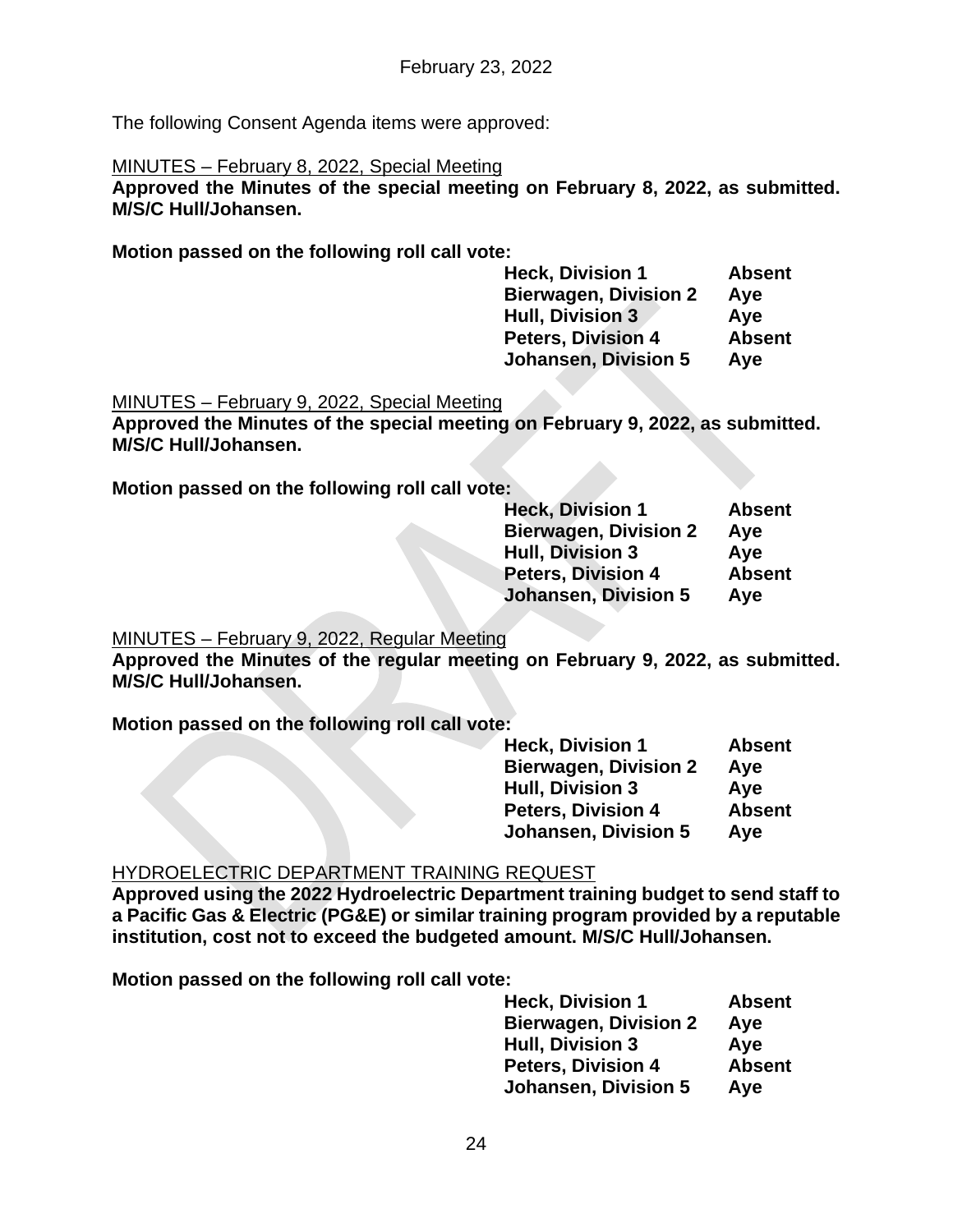# WARRANTS, PROJECTS AND FACILITIES REPORT, AND INVESTMENT REPORT

**Ratified the issuance of warrants by receiving and filing the check registers, Project and Facility Report, and Investment Transaction Report for the period January 22 to February 4, 2022. M/S/C Hull/Johansen.**

**Motion passed on the following roll call vote:**

**Heck, Division 1 Absent Bierwagen, Division 2 Aye Hull, Division 3 Aye Peters, Division 4 Absent Johansen, Division 5 Aye**

# **GENERAL ORDERS**

## 2021 YUBA/BEAR RIVER WATERSHED SANITARY SURVEY UPDATE

Chip Close, Water Operations Manager, presented the item and introduced Bonny Starr with Starr Consulting, who provided a presentation. No Board action was taken.

Public Comment:

- Laura Barhydt, member of the public, expressed her appreciation for the presentation and commented on the agricultural community's participation in the Irrigated Lands Program, which includes a water monitoring system that looks for agricultural contamination

LOWER CASCADE CANAL AND UPPER GRASS VALLEY CANAL TREE HEALTH, CANOPY COVER AND POND MONITORING REPORT – YEAR 8 (PROJECT #6593-2) Doug Roderick, Engineering Manager, presented the informational item and introduced Bernadette Bezy and Meghan Oats with Stantec, who provided a presentation. No Board action was taken.

Public Comment:

Michael Hill-Weld, member of the public, expressed his appreciation for the study

# ASSISTANT GENERAL MANAGER'S REPORT

Greg Jones, Assistant General Manager, reported on the following items:

- Outreach and messaging updates regarding drought
- Plan for Water April  $12<sup>th</sup>$  meeting will be rescheduled to avoid Spring break

# BOARD OF DIRECTORS' ITEMS / REPORTS

Director Johansen, Division V, reported on the following items:

- Attended a Briar Patch Board meeting and shared highlights
- Attending a Penn Valley Town Hall meeting on February 23rd
- Participating in an event regarding climate change at Grass Valley Media Center on April 11<sup>th</sup>